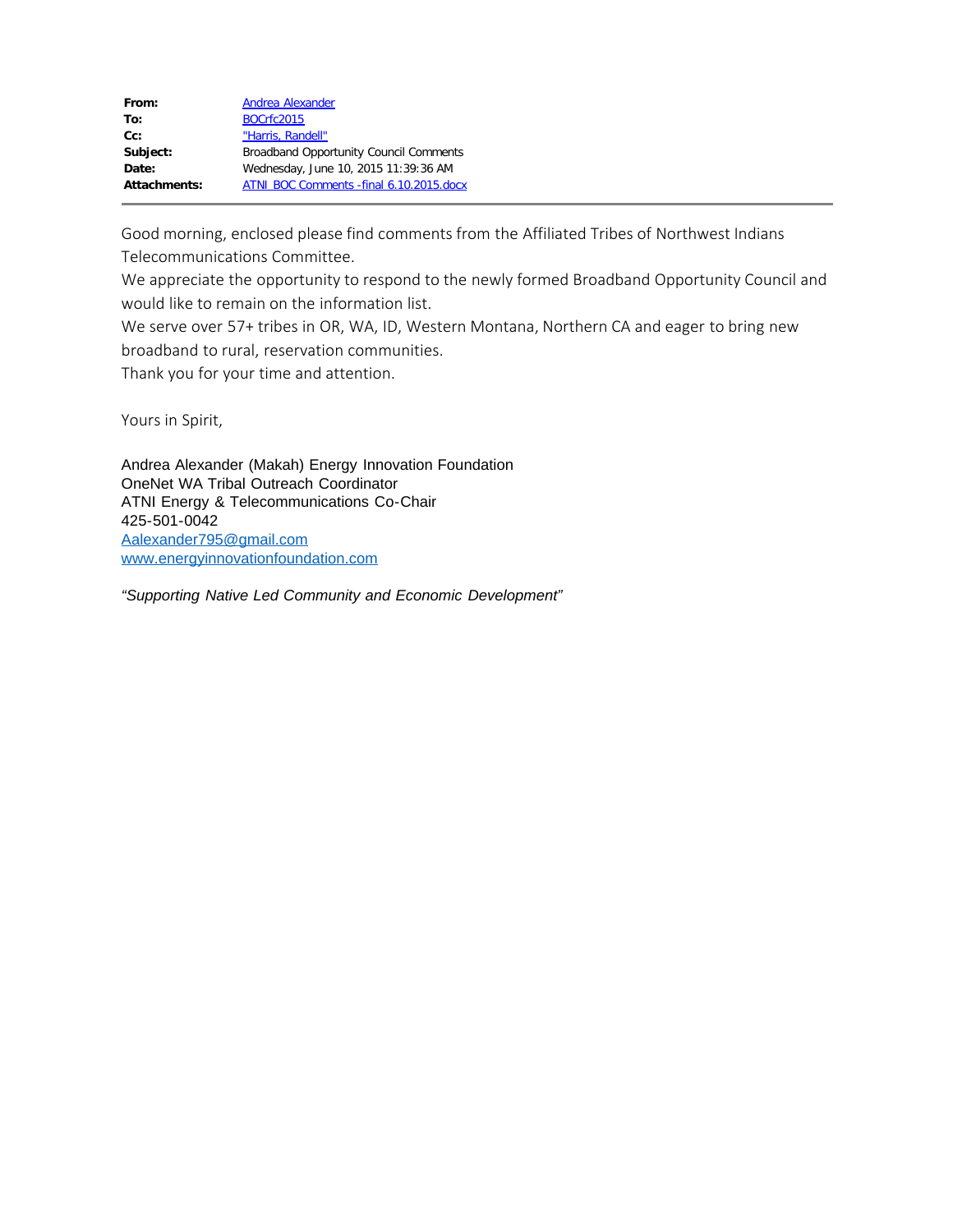

June 10, 2015

Mr. Larry Strickling, Administrator National Telecommunications and Information Administration

Ms. Lisa Mensah, Under Secretary for Rural Development United States Department of Agriculture

# **"WAYS TO FURTHER EXPAND AND PROMOTE BROADBAND DEPLOYMENT, ADOPTION AND COMPETITION"**

# **COMMENTS OF THE AFFILIATED TRIBES OF NORTHWEST INDIANS**

To the Co-Chairs of the Broadband Opportunity Council:

The Affiliated Tribes of Northwest Indians (ATNI) was formed in 1953 by a farsighted group of tribal leaders in the Northwest dedicated to promoting tribal sovereignty and self-determination. Today, ATNI is a nonprofit organization comprised of American Indians/Alaska Natives representing 57 northwest tribal governments from Oregon, Idaho, Washington, southeast Alaska, northern California, and western Montana.

ATNI is an organization whose foundation is composed of the people it is meant to serve – the Indian peoples. ATNI is focused on preserving for its people and their descendants the rights secured under Indian Treaties, Executive Orders, and the benefits to which they are entitled under the laws and the constitution of the United States.

ATNI appreciates this opportunity to provide comments to the Council. Ironically, the Federal Communications Commission (FCC), an independent federal agency, is not a member of the Council, although it authored and has responsibility for implementing the National Broadband Plan, released five years ago. The Commission does come under the oversight of the Department of Commerce, so we are hopeful that the thrust of our comments, being directed at FCC policy, rules, and regulations, will be relayed through this process. Certainly ATNI believes there is much more to be done by the FCC in promoting broadband deployment on Tribal lands.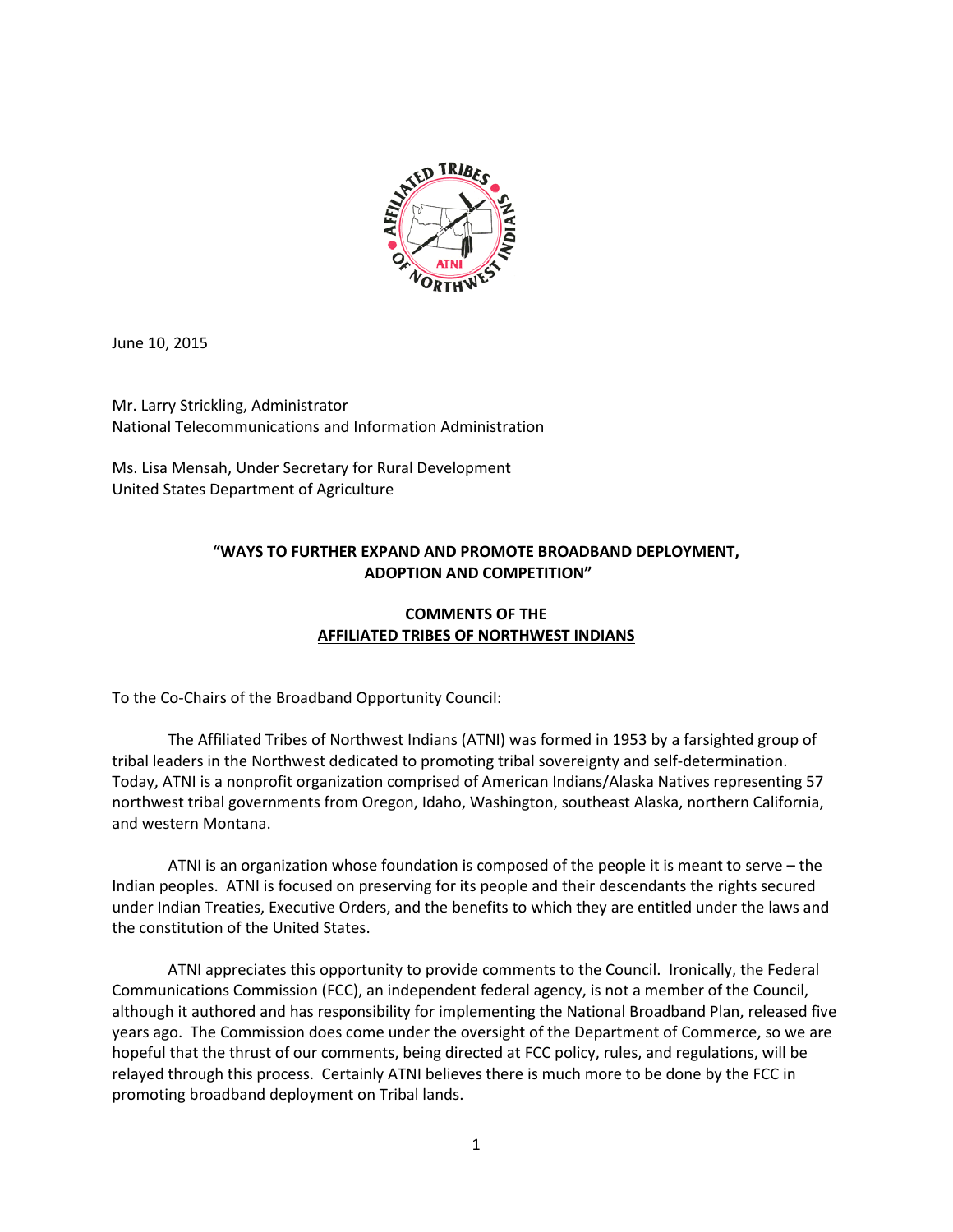That said and with that goal in mind, Sections 254 and 706 of the 1996 Telecommunications Act were enacted by the Congress to ensure that all Americans, regardless of where they live, will have access to voice and advanced communications services at reasonable and affordable rates. These universal service principles that are reflected in FCC policies and support mechanisms have proven valuable in bringing voice and broadband communications services to some Tribal lands. However, much remains to be done.

Generally speaking, there are some very fundamental issues that stand in the way of many ATNI tribes entering the process of applying for funds to deploy broadband infrastructure on Tribal lands.

- **The lack of funds available to rural communities from federal or state sources leave native communities with little means for broadband development.** The limited resources that are available only fund a portion of the infrastructure necessary to serve the entire community. For example, funds may only be available for one aspect of the network or service, e.g. middle mile, last mile, equipment, adoption, training or ongoing monthly service fees. This creates a confusing and disjointed process for rural/native community development.
- **The USDA Community Connect program funds are insufficient to meet the need.** For example, the total budget for this next round of funding is only \$10 million. Applications for over \$100,000 million of funds were submitted during the last round. This past year, only eight organizations qualified for funds and none of the grants went to ATNI member tribes.
- **In addition to the lack of available funding options, the existing grants are difficult to secure.** Application processes are complex, especially for tribes and small communities that do not have the local technical staff needed to prepare an application. Many funding programs require sophisticated, expensive engineering studies or research, as well as local matching funds to successfully develop a competitive application. The inaccuracy of data used to determine eligibility (i.e., National Broadband Map, Census Tract/Bloc data) often limits applications from tribes which have the greatest need. The federal agencies need to do a better job of coordinating and communicating with each other so policy and procedures do not conflict between various agencies. Everyone has a stake in this final success.
- **Technical assistance from federal agencies to identify and complete funding applications is extremely limited and does not provide the level of help needed for many tribal and rural communities.** Obstacles arise from the inconsistency in definitions (broadband, rural, etc.) across agencies. This makes it even more difficult to be successful in securing necessary funds to deploy infrastructure and provision broadband services. Specific funds are needed to support local and regional capacity building and training around technology. Deals are done locally with local private/public partnerships and the success is building a sustainable self-help network.

In addition to the concerns identified above, the following additional points will be discussed within this letter in more detail. These comments are intended to shed light on how access to quality broadband services can be improved on ATNI member Tribal lands: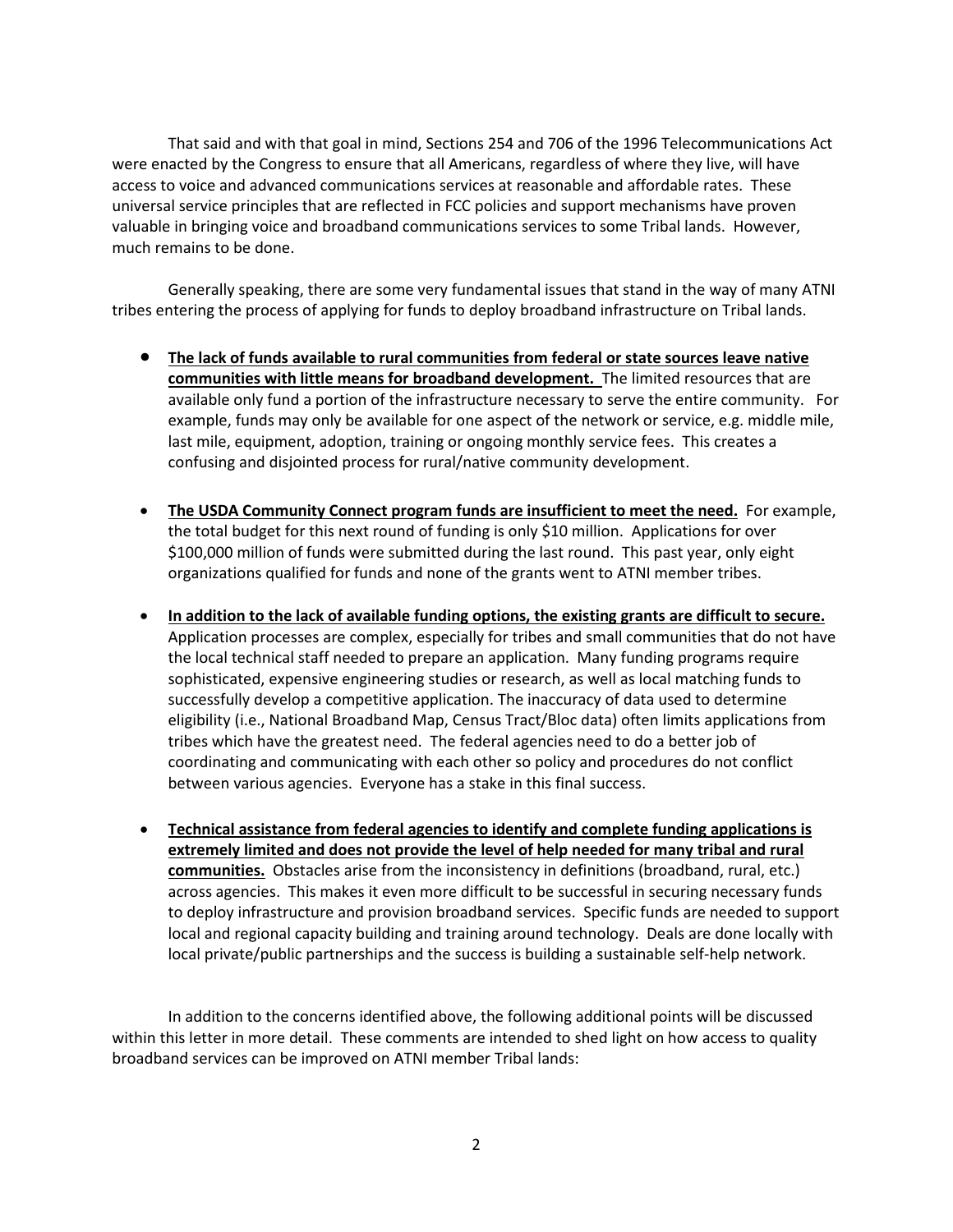- **Large price cap carriers designated as incumbent Local Exchange Carriers are responsible for underserving much of Indian country, including ATNI Tribal lands;**
- **Fiber/significant bandwidth capacity in the network is required to adequately meet the broadband needs of ATNI native communities;**
- **Lifeline voice and broadband rates are important for ATNI peoples, and**
- **Quality broadband could be expanded more rapidly throughout ATNI Tribal lands if broadband service providers had favorable regulation that promoted sharing of infrastructure.**

#### **ATNI TRIBES ARE UNDERSERVED BY LARGE PRICE CAP CARRIERS**

The ATNI tribal members generally reside on reservations that are remote, sparsely populated, and high-cost to serve. The support funds provided to large price cap carriers that serve much of Indian country have not been used to bring fiber networks and robust broadband to Tribal lands. Tribal lands are underserved. And, as yet, the penalties levied by the FCC for underservice are not stiff enough to cause these carriers to walk away from Tribal service areas, which leave the Tribes without access to federal universal service funds (USF).

The FCC National Broadband Plan released in 2010 acknowledged that Tribal lands were underserved and more support funds would be needed to deploy needed broadband infrastructure. Fast forward 5 years and another report, the FCC 2015 Broadband Report, confirms that nothing has changed to improve access to broadband services on Tribal lands. More support funds have not been directed to these areas. In fact, rather than address this recognized need more specifically within FCC rules and regulation, Tribal lands continue to be subject to the same regulatory policies and programs that apply to all of rural America. The result is that we now have a "rural-rural" divide that is getting wider in rural America between non-tribal and Tribal lands.

Providing additional funds to large price cap carriers would not solve this problem. These large carriers are focused on maintaining or increasing market share in urban markets and new markets, because they represent a long-term financial incentive. Managerial resources are committed to these lucrative markets that have the potential to generate significant earnings for shareholders. Realistically, the national policy to enhance competition in a communications marketplace of converged technology has ensured that Tribal lands will remain forever underserved by large price cap carriers.

**Proposed Corrective Action:** To improve the quality of broadband, service providers must be truly interested in engaging the ATNI tribes to identify and meet the specific communications needs of ATNI native communities and peoples. The FCC should adopt new programs to incentivize small rural local exchange carriers, new entrants, or the tribes themselves to take up the challenge of providing reasonably comparable broadband service on Tribal lands. Reformed USF programs should provide a specific fund, a "Tribal Broadband Fund," to be used exclusively for the build-out of Tribal lands.

The FCC should also adopt new rules through a proposed rulemaking that establishes an expedited process for the removal of an incumbent eligible telecommunications carrier (ETC) that has not demonstrated its willingness to adequately serve an ATNI member. Rules should be established by the FCC that allow the tribe, or another ETC designated by the tribe, to replace the incumbent ETC and embark on a mission to improve broadband service for the tribe. Putting in a new service provider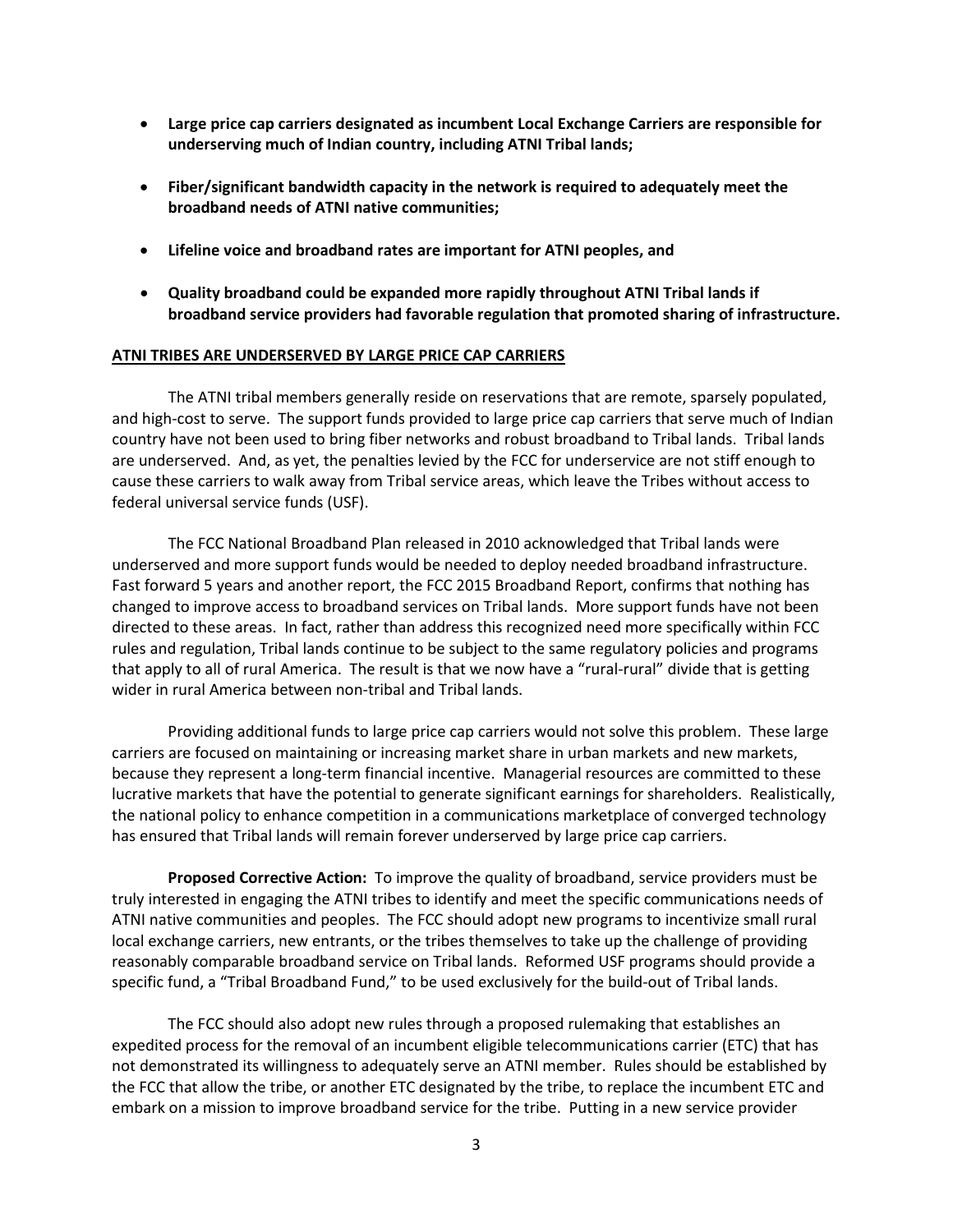would allow the tribe to gain access to universal service funds that will finally be used for the intended purpose of bringing the benefits of broadband to the members of ATNI.

#### **FIBER IS NECESSARY IN THE NETWORK TO SERVE NATIVE "ANCHOR INSTITUTIONS"**

The primary goals of ATNI are promotion of health, education, welfare, public and personal safety, and economic and employment opportunities for its people. From a communications network perspective, all of these basic needs are associated with high bandwidth requirements, i.e. Gigabit speeds. The large price cap carriers have linked their expansion of service in rural areas to deployment of 4G wireless networks. This is an important step in moving out broadband to rural America, but wireless has its limitations, and the FCC speeds that have evolved in recent years, i.e. 4/1, 10/1, and 25/3 Mbps are keyed only to robust residential application. To serve the bandwidth need of "anchor institutions" a fiber connection offering Gigabit speed is required.

The "anchors" are the source of quality-of-life in any community. ATNI has formed committees within the organization to maintain a continual focus on these the basic needs of the tribes. It has become very apparent to ATNI that broadband brings with it the promise of improving the tribe's ability to make significant advancement in all of these areas. In this  $21<sup>st</sup>$  century a robust broadband network has become the platform for sharing information and applying new technology. To participate in the gains resulting from the rapid development of broadband applications, investment in fiber backbone is essential. The large carriers have crisscrossed the nation with such networks reaching into urban Northwest locations, including the Seattle/Puget Sound corridor, the Spokane Inland Empire, and the Portland Metropolitan vicinity. But none found their way to Warm Springs, Oregon, until the Confederated Warm Springs Tribes tackled its communications needs. We need more success stories like this but unable to due to the lack of funds available for infrastructure to implement services.

**Proposed Corrective Action:** Constructing fiber networks on Tribal lands will require access to capital. Corporate charters of federally recognized tribes typically contain a provision restricting the tribe from mortgaging property. This is an obvious hurdle that prevents borrowing of funds from banks. Thus, the USDA Rural Utilities Service (RUS) has essentially become the only lender available to tribes. To enable the tribes to move forward in establishing their own telecommunications companies, RUS regulations should include specific provisions to ensure access to and extension of low interest federal government loans to tribes. RUS has at its discretion the ability to use the Substantially Underserved Trust Area (SUTA) provisions incorporated within the Farm Bill to grant 2% loans.

Another opportunity to obtain capital funding occurred with the recent FCC Rural Broadband Experiments. Unfortunately, the FCC bidding rules were designed to shut out tribal bidders. Unreasonably expensive Letters of Credit (LOC) were required from a Top 100 bank that were to remain in place for over 10 years and offset the total amount of funds awarded by the FCC. Tribes were unable to obtain a LOC. In addition, start-up companies were disqualified from participating because they could not produce 3 years of audited financial statements, a requirement literally impossible to meet.

The FCC did not grant waivers of these requirements. One provisionally selected company that intended to serve Tribal land was disqualified for not meeting the above requirements, even though the 4 principles of the company had over 120 years of combined telephony and business management experience, including building out Atlanta, Georgia for the 1996 Olympic Games.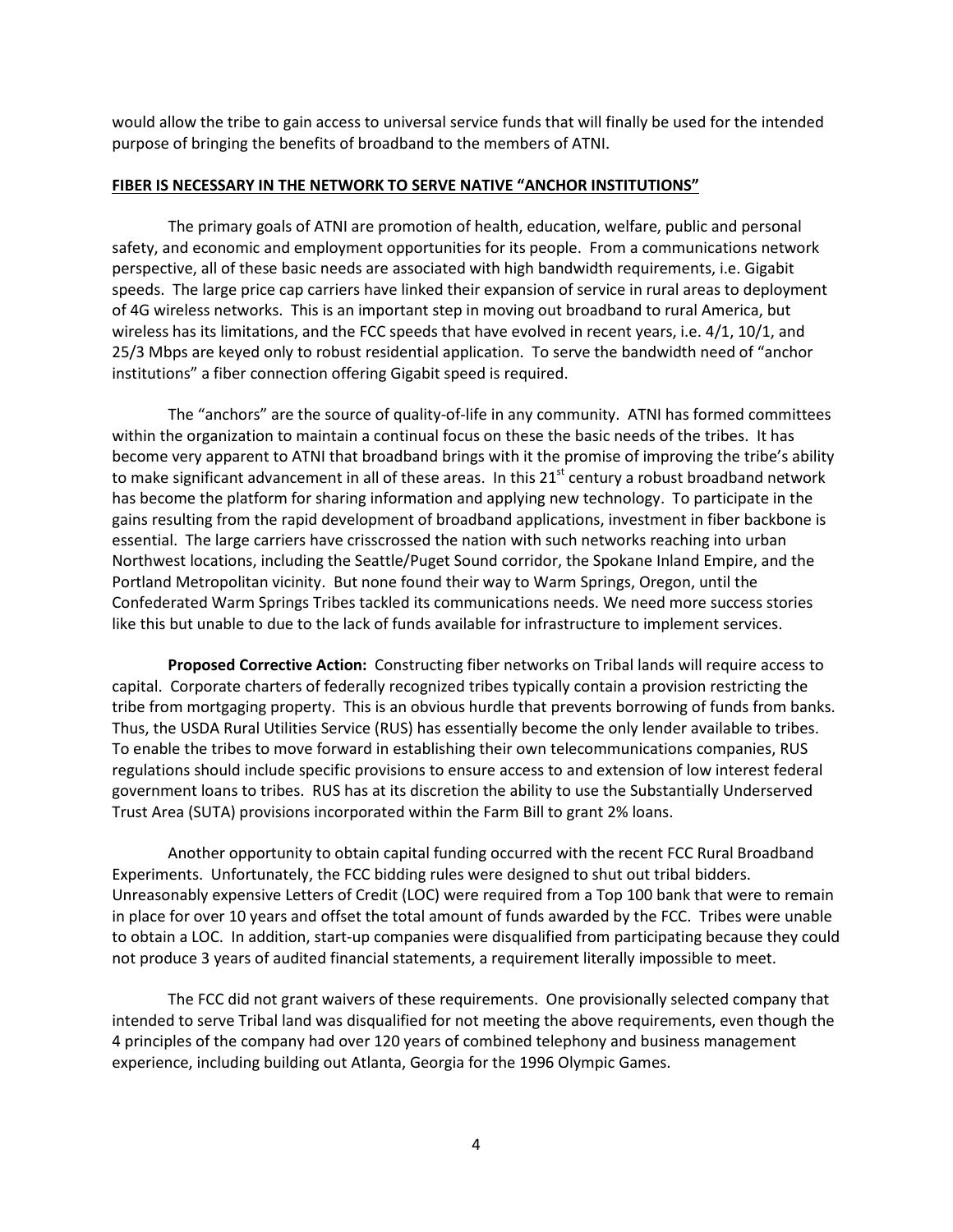With the CAF II Auctions on the horizon, the FCC should utilize bidding rules that do not shut out tribal bidders, including the 3 years audited financials and the LOC. The Tribal Bidding Credit should remain available, since this additional incentive should help to attract broadband providers interested in serving Tribal lands.

### **DEEP DISCOUNT TRIBAL LIFELINE RATES SHOULD APPLY TO BOTH VOICE AND BROADBAND SERVICES**

Most tribal lands are home to a high percentage of poverty level income households. This is true for the ATNI tribes, as well. Consequently, the affordability of voice and broadband service, if available, is a key factor in determining the service penetration level on Tribal lands. For example, several tribally owned telecommunications companies report that 75-80% of their tribal residents qualify for and receive Lifeline service.

**Proposed Action:** The FCC is currently studying reform of its Lifeline program. The Commission should not disrupt the application of this program for the tribes. The current poor level of voice and broadband penetration speaks to the importance of retaining Lifeline rates. If these discounted rates were taken away, the already documented low subscription rates on Tribal land would undoubtedly suffer severely.

As the FCC contemplates whether to establish, or at what level to establish broadband Lifeline rates, it should consider the lack of penetration and adoption levels on Tribal lands. Granted, this poor performance is actually a function of lack of broadband infrastructure deployment on ATNI Tribal land, for example. However, the issue of poverty level income should not be lost in this rulemaking. Bringing broadband to Indian country and pricing it at extremely discounted rates will be necessary if penetration and adoption levels on Tribal lands are to see reasonable movement toward nationwide averages.

#### **INFRASTRUCTURE SHARING AMONG TRIBES COULD IMPROVE BROADBAND PENETRATION**

The communications business is becoming more complex and sophisticated as technology convergence drives change in the industry. The business remains highly capital intensive, as well. The result is shorter useful lives for each generation of technology, and an increasingly higher demand for capital to keep up with technological innovation. A competitive communications industry, even in rural America, amplifies the effects of technological advance. All of these factors create a tremendous need for funding in the most high-cost to serve areas of the nation, especially on Tribal lands.

Interestingly, as these pressures for capital mount, the FCC has determined that budgeted USF funds should be capped annually at about \$8 billion. This puts a strain on the distribution mechanisms in place to adequately fund service providers in rural America. There the challenge remains to keep up the pace with the rest of America, while support funds are frozen or declining.

Keeping up the pace is necessary for rural American communities to survive and thrive. The socio-economic health of rural America is tied to the level of communications advancement and adoption in urban America. It is there that the national quality-of-life and economic opportunity "standards" for communications/broadband networks are set.

The dilemma for ATNI tribes is even more critical. The urban-rural divide is emerging because access to communications services on Tribal lands has not kept pace. And now when FCC policies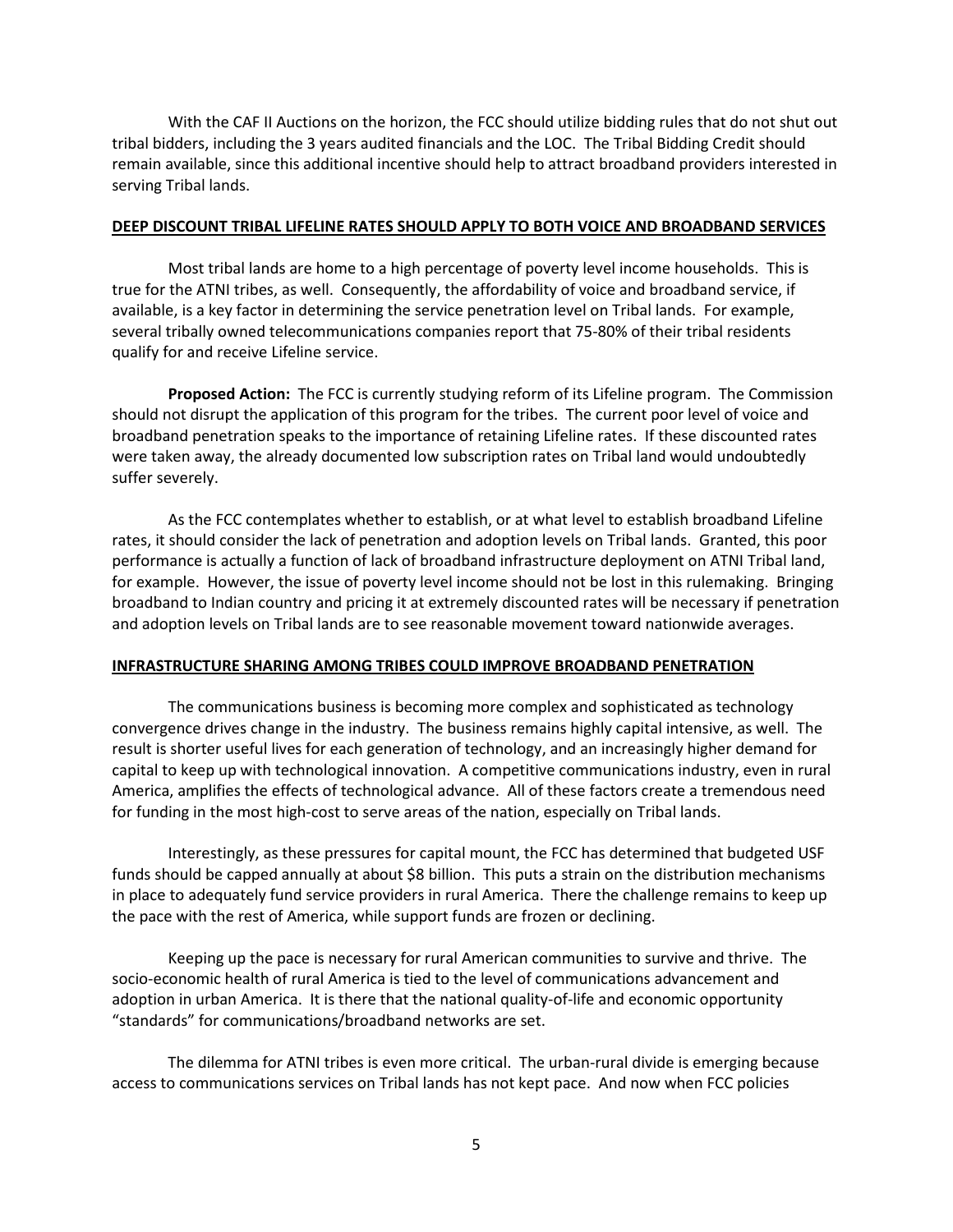require cost containment and consolidation of operations, the future of broadband on already underserved ATNI Tribal lands becomes cloudier.

Technology advance can be viewed as a blessing in this instance. For example, soft-switch technology has opened the way for remote management of gateways to the network. Established service providers can use this switch technology to provide operational support for start-up companies located in neighboring states. Start-up companies can actually avoid the cost of a soft switch (over \$250,000) by electing to have a "neighbor" company perform the service. Such a decision introduces "scope and scale" immediately into the operation of a remote, start-up communications provider.

**Proposed Corrective Action:** An outdated FCC rule in the NECA Interstate Access Tariff FCC No. 5 requires that outsourced switching services be acquired from a service provider located in the same LATA. The reason for this rule was to avoid the Interexchange Carrier (IXC) from incurring costs to rehome its switch locations. However, in a "greenfield" situation, the opposite is true. The IXC is able to avoid cost by utilizing existing connection points in the network, rather than building out to a new switch location. This is a win-win solution for all parties. An ATNI member stepping up to provide needed communications services for its tribe could establish its own tribally owned carrier, and by agreement utilize the infrastructure and technical expertise of one of the existing tribally owned companies to provide switch functionality.

The cost benefit of this arrangement extends beyond the initial start-up of service. A start-up service provider not only avoids the initial capital cost of a switch, but it also avoids future upgrade costs and change out of technology. Operating costs are avoided too, since specially trained technicians are not required in-house to maintain a switch.

The FCC should revisit the existing tariff rules and allow rural service providers to share infrastructure without regard to LATA location.

#### **CONCLUSION**

When one considers the daunting task of deploying broadband in rural America, the challenges only become greater for the ATNI Member Tribes. If the existing universal service programs were not in place, it is unlikely that any native communities on Tribal lands would have the quality of communications service they have today. And what has been accomplished is small, when compared with the need that continues to exist today. Lack of infrastructure is the primary reason the FCC and RUS must coordinate needed corrective action to facilitate ATNI tribes and all of Indian country catching up with the rest of America. In addition to other steps outlined in this letter, the Commission should create a new universal service program, a "Tribal Broadband Fund," specifically and exclusively for the dual purposes of 1) funding broadband infrastructure deployment on Tribal lands, and 2) sustaining affordable broadband services for the residents of native communities on Tribal lands.